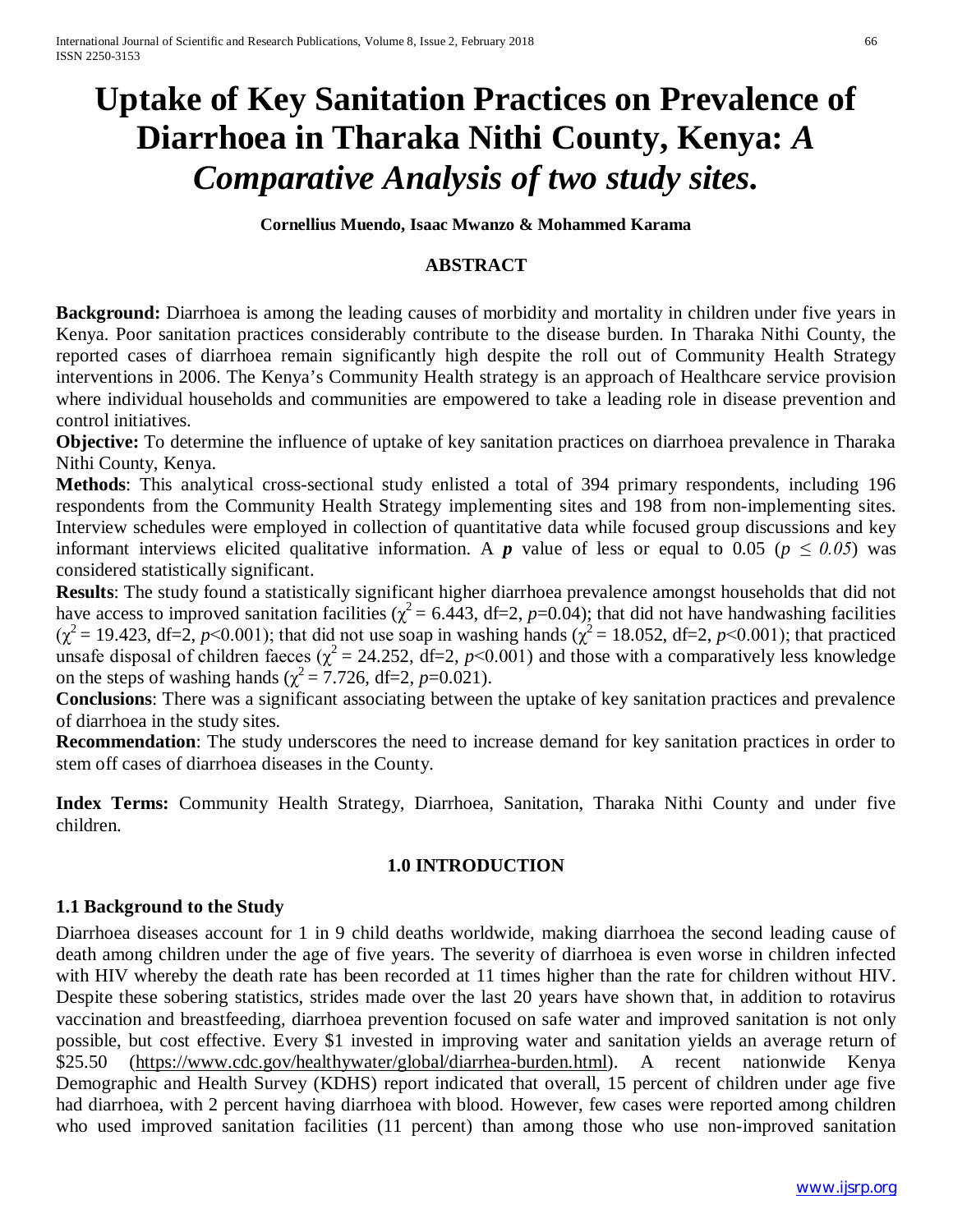International Journal of Scientific and Research Publications, Volume 8, Issue 2, February 2018 67 ISSN 2250-3153

facilities (16 percent each) [1]. In response to the worsening disease trends, the Ministry of Health (MoH) in Kenya has over the years implemented several community focused programmes. For instance, in 2006 Kenya developed and adopted Community Health Strategy (CHS), a new approach aimed at improving health indicators through actively engaging communities in managing their own Health [2]. Since then, the Government and other development partners in the Health sector including civil society organizations (CSOs) have supported the initiative through establishing and operationalizing Community Health Units [3]. Despite these interventions, Tharaka Nithi County (TNC) has continued to record high cases of diarrhoea (prevalence rate of 20.5% in children under age five years compared to a National average of 15%) [1]. The objective of this study was, therefore, to determine the influence of uptake of key sanitation practices on prevalence of diarrhoea within Community Health Strategy implementing sites and non-Community Health Strategy implementing sites in Tharaka Nithi County, Kenya.

## **2.0 METHODS**

**2.1 Study Site:** The study was conducted in Tharaka Nithi County (TNC). TNC is one of the 47 Counties in Kenya and covers an area of 2,662.1 Km<sup>2</sup>; including the shared Mt Kenya forest estimated to have  $360 \text{Km}^2$ . The area borders Embu County to the South and South West, Meru County to the North and North East, Kirinyanga and Nyeri Counties to the West and Kitui County to the East and South East [4]. The County is subdivided into four administrative sub-counties including Tharaka North, Tharaka South, Chuka Igambang'ombe and Maara Sub-counties. However, data was collected in Maara (Magutuni and Nkangani sub-locations) and Chuka Igambang'ombe (Kathatwa and Kanyakini sub-locations) Sub-counties, based on purposive sampling

**2.2 Research Design:** Analytical cross-sectional study design was deployed to concurrently measure the study variables in Community Health Strategy implementing sites and non-implementing sites. A Community Health Strategy implementing site constituted an administrative sub-location in which a functional Community Health Unit had existed for more than three years. Contrary, a non-implementing site constituted a sub-location where no efforts had been instituted to establish a Community Health Unit. The non-implementing areas were selected to mirror the characteristics of the Community Health Strategy implementing areas but, far enough (outside 5km radius) to control for spillover effects.

## **2.3 Study Variables**

**2.3.1 Coverage of Sanitation Facilities:** This was calculated as a proportion based on the total number of households with sanitation facilities (both improved and unimproved facilities) within a Community Health Strategy implementing site or non-Community Health Strategy implementing site divided by the total households within the same site

**2.3.1 Diarrhoea Prevalence:** Diarrhoea was defined as the passage of three or more loose or liquid stools in a day. The study recorded diarrhoea episodes in children less than five years based on a fourteen day recall period and calculated the prevalence as a proportion of all reported cases compared to the total responses.

**2.3.2 Coverage of Handwashing Facilities:** The handwashing facilities included any water facility installed inside or immediately after a sanitation facility and dedicated solely for purposes of washing hands after visiting the sanitation facility. The coverage was calculated as a proportion of all the households with handwashing facilities compared to the total households within the study site.

**2.3.3 Solid Waste Disposal Methods:** The approaches deployed by the respective households to manage any domestic garbage or rubbish. The households were appraised on the basis of the method they used to dispose their domestic wastes, whether composting, burying, burning or indiscriminate dumping, among others.

**2.3.4 Open Defeacation Sites:** Open defecation was defined as defecation in fields, forests, bushes, bodies of water or any other open spaces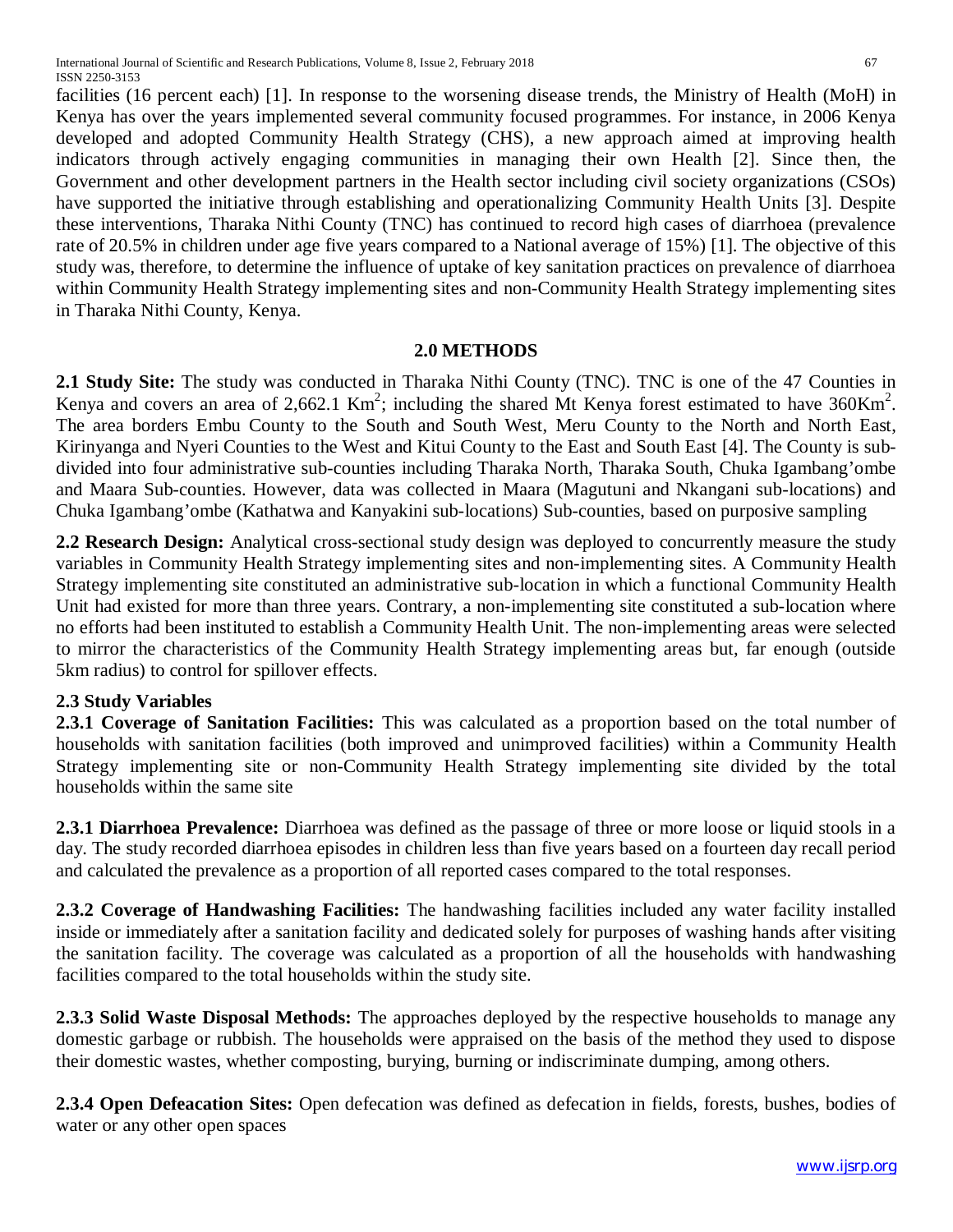**2.3.5 Knowledge:** This entailed the examination of any facts, information and skills acquired by the households about sanitation related matters and conditions. The households were asked a set of knowledge questions, each aligned to possible correct answers on which the respondents were scored.

# **2.3.5 Study population**

The study included residents of the selected study sites. In particular, the respondents were adults aged eighteen years and above; residents of Tharaka Nithi County; able and willing to provide informed consent and; had at least a child below the age of five years.

# **2.4 Sample Size determination**

The following formula was used to calculate the sample size;  $n = D \left[ (Z\alpha + Z\beta)^2 * (P1 (1 - P1) + P2 (1 - P2) / (P2 - P1)^2 \right], [5].$ 

Whereby;

**n** = required minimum sample size per study site

**D** = design effect, which provided a correction for the loss of sampling efficiency resulting from the use of clusters, this was set at 1.3, based on the estimates of design effect for similar characteristics in the 2010 Community Health Strategy evaluation report [6].

**P1** = the estimated level of an indicator measured as a proportion for the non-Community Health Strategy implementing site (P1 was estimated at 0.328 in consideration of the population with access to improved sanitation in Tharaka Nithi County [7].

**P2 =** the expected level of the indicator at the Community Health Strategy implementing sites, such that the quantity (P2 – P1) is the size of the magnitude of change desired for detection. The sample size was calculated with an intention to capture a difference of 10 percentage points in the critical indicators.

**Zα**= the Z-score corresponding to the degree of confidence with which it is desired to be able to conclude that an observed change of size  $(P2 - P1)$  would not have occurred by chance  $(\alpha$  is the level of statistical significance, set at 1.645 at 95% significance level), and

 $Z\beta$  = the z-score corresponding to the degree of confidence required to detect a change of size (P2 – P1) if one actually occurred ( $\beta$  is the statistical power, estimated at 0.840 at 80% statistical power)

These parameters yielded a sample size of **373.5**. Apparently, the sample size was rounded to **400,** and distributed in a ratio of 1:1 amongst the Community Health Strategy implementing sites and non-Community Health Strategy implementing sites. This resulted into **100** primary respondents in each of the Community Health Strategy implementing sites (Magutuni and Kathatwa CHUs) and **100** primary respondents in each of the non-Community Health Strategy implementing site (Nkangani and Kanyakini sub-locations).

# **2.5 Sampling Techniques**

A purposive sampling was used to select two Community Health Strategy implementing sites and two appropriate non-Community Health Strategy implementing sites. The selected Community Health Strategy implementing sites included Magutuni Community Health Unit (CHU) in Maara sub-County and Kathatwa CHU in Chuka Igambang'ombe Sub-County, while the non-Community Health Strategy implementing sites included Nkangani sub-location and Kanyakini sub-location in Maara and Chuka Igambang'ombe Sub-Counties respectively. The selection of the CHS implementing sites and the non-CHS implementing sites was based on the dynamics of Tharaka Nithi County and in particular the differences in socio-demographic characteristics, cultural practices, economic standing and geographical factors. Also, the selection took into consideration the households' livelihood characteristics and population density. Simple random sampling was used to identify the households' level respondents from both the selected Community Health Strategy implementing sites and the non-implementing sites. In this case, household registers (MOH 513) were used to compute the study population for the Community Health Strategy implementing sites, while the projected housing and population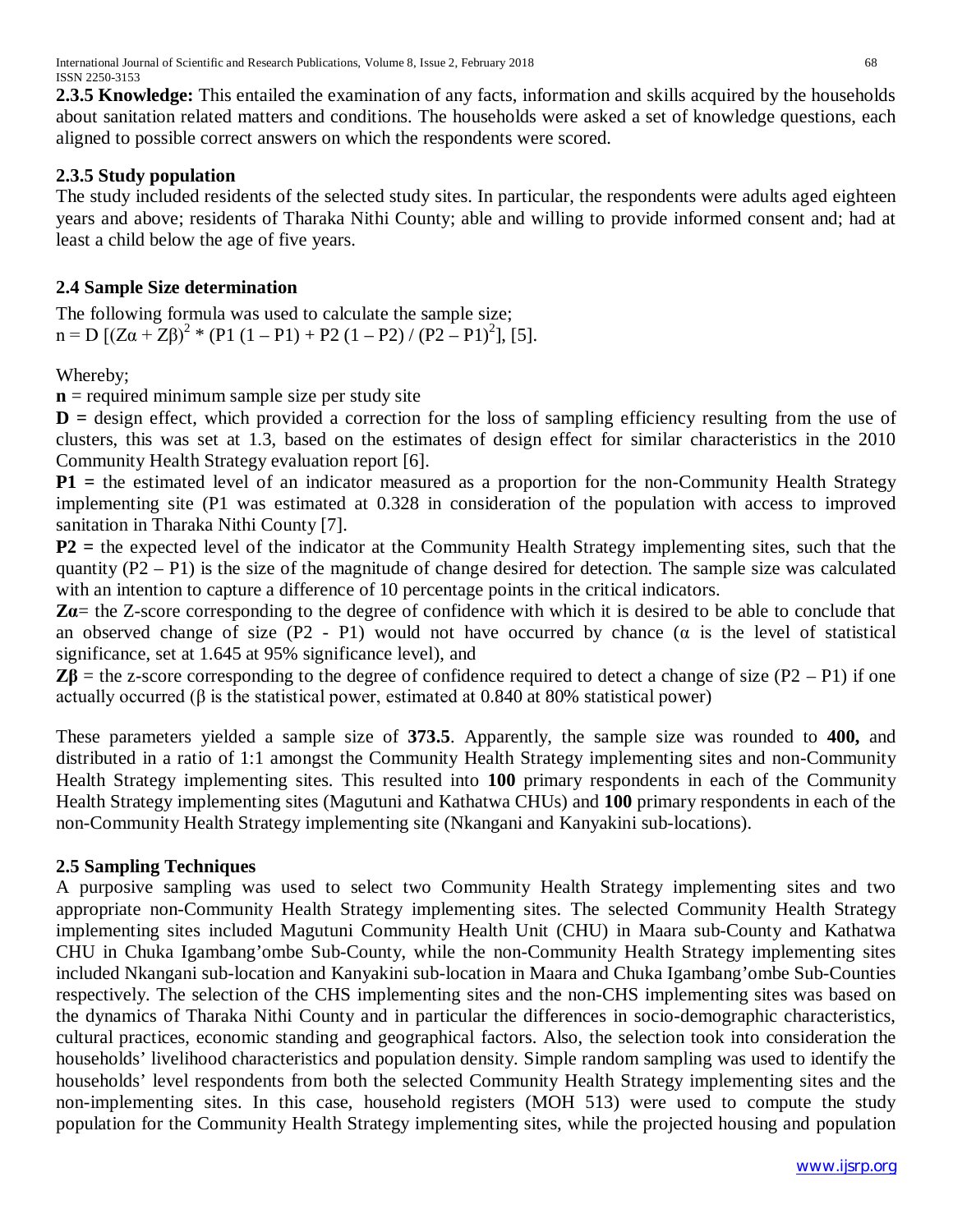International Journal of Scientific and Research Publications, Volume 8, Issue 2, February 2018 69 ISSN 2250-3153

census report of 2015 and sub-chiefs' population registers (where appropriate) guided the study population in the non-Community Health Strategy implementing sites. The key informants, including the participants of the focused group discussions were purposively selected taking into account their knowledge and exposure on community health services.

## **2.6 Data Collection Techniques**

Data collection from primary respondents was organized in units embodying one Community Health Unit or a sub-location in the case of a non-Community Health Strategy implementing site. In this case, the research assistants first established the total number of households within every unit. All the households within every unit were listed separately and assigned a numerical value based on the order of appearance in the list. A random number generator application (software) installed in the smart phones of the research assistants was then used to randomly identify the participating households. In every selected household, an appropriate respondent was examined based on the established eligibility criteria. In cases where consent was denied, the study team thanked the concerned household and proceeded to the next selected household.

### **2.7 Data Analysis**

The study generated both quantitative and qualitative data. Quantitative data gathered from the household level respondents' was analyzed using computer software (IBM SPSS, version 20) and MS Excel (version 2010). The sample characteristics were described using frequencies and percentages, while a chi-square test was used to infer the sample characteristics at the population level. A *p* value of less or equal to 0.05 (i.e.  $p \le 0.05$ ) was considered statistically significant. The qualitative information, mostly gathered from the key informants and focused group discussions were analyzed manually using thematic network analysis technique. The interpretations of the data were shaped based on the source and the themes emerging from the coded transcripts.

#### **2.8 Ethical Considerations**

Ethical clearance was obtained from Kenyatta University Ethics Review Committee (KUERC-KU/R/COMM./51/648). In addition, informed consent was sought from all the study participants prior to any data collection. Research permit was granted by the National Commission for Science, Technology and Innovation (NACOSTI/P/16/51833/10197). Participation in the study was purely voluntary and confidentiality of collected information was ensured at all stages.

#### **3.0 RESULTS**

#### **3.1 Socio-demographic Characteristics of the Study Respondents**

In all the respondents, the majority were household heads (42.1%), had attained at least primary education (42.1%), were females (56.6%) and currently married (65%). In addition, 93.9% of all the respondents were Christians.

## **3.2 Estimated Diarrhoea Prevalence**

The study indicated that 15.1% of children in the Community Health Strategy implementing sites had experienced diarrhoea compared to 25% of children in the non-Community Health Strategy implementing sites. The differences in diarrhoea prevalence between the two study sites was statistically significant ( $\chi^2 = 8.542$ , df=2, *p*=0.003). The results are illustrated in the following diagram (figure 2).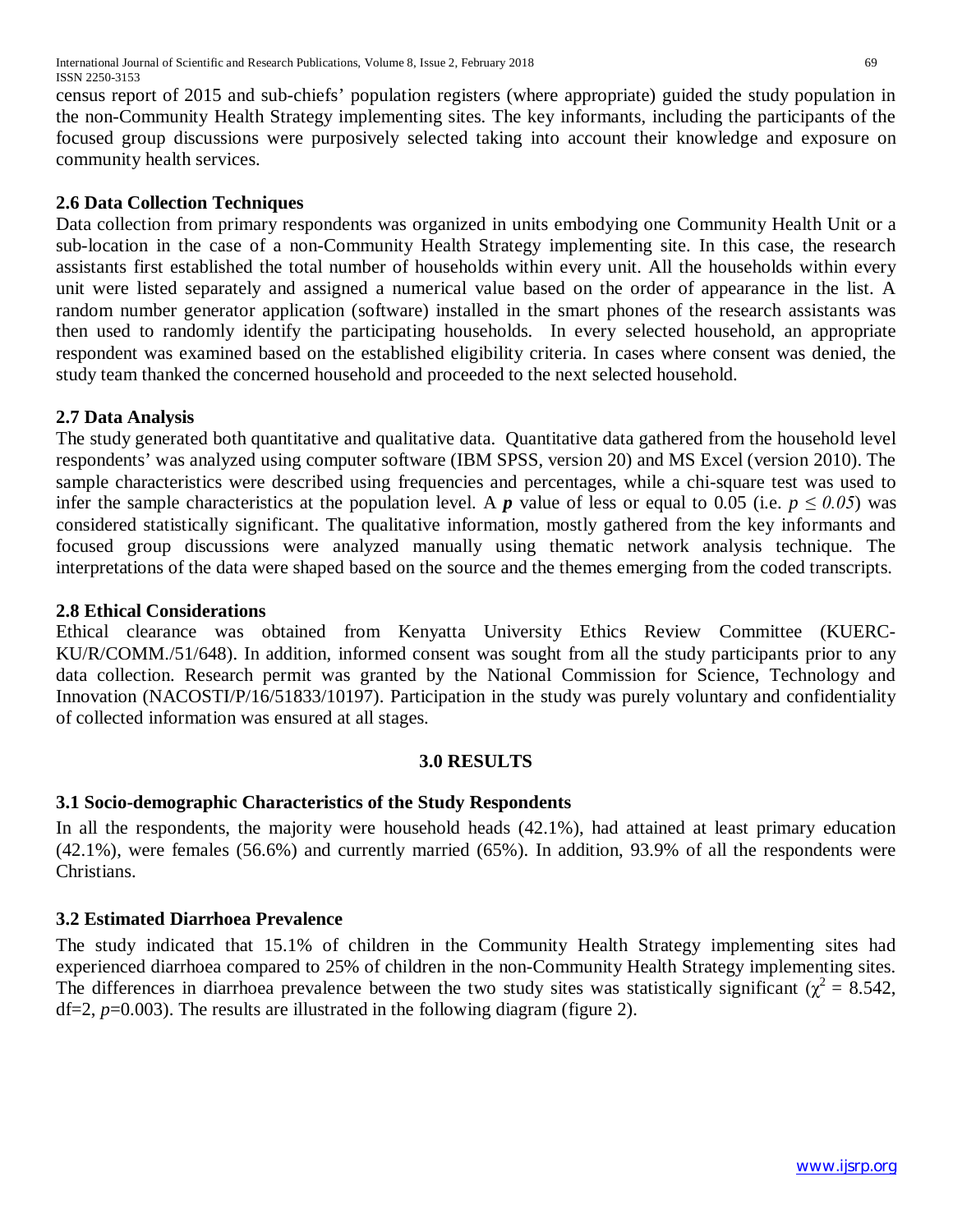

# **Figure.2: Reported Diarrhoea Cases within two Weeks Prior to the Survey**

# **3.3 Type of Latrine Owned by the Household**

The study found higher diarrhoea prevalence amongst households that used unimproved sanitation facilities compared to those that used improved sanitation facilities. A significant majority of 73.9% of all reported diarrhoea cases were recorded in households using unimproved sanitation facilities ( $\chi^2$  = 6.443, df=2, *p*=0.04). The findings are illustrated in Table 1.

## **Table 1: A comparison between Diarrhoea Prevalence and Type of Sanitation Facility**

**Type of Latrine owned by the Household \* Reported Diarrhoea Incidences \* Respondent Category Cross tabulation % within Reported Diarrhoea Incidences**

|                            |                              |                  |            |                | 70 WILLIIII REPOFLEG DIAFFIIOEA INCIGENCES |              |
|----------------------------|------------------------------|------------------|------------|----------------|--------------------------------------------|--------------|
| <b>Respondent Category</b> |                              |                  |            |                | <b>Reported Diarrhoea Incidences</b>       |              |
|                            |                              |                  | <b>Yes</b> | N <sub>0</sub> | Don't Know                                 | <b>Total</b> |
| <b>CHS</b>                 | Type of Latrine owned        | Unimproved       | 54.5%      | 34.5%          | 0%                                         | 36.2%        |
| Implementing<br>site       | by the Household             | Improved         | 45.5%      | 65.5%          | 100.0%                                     | 63.8%        |
| Non-CHS                    | Type of Latrine owned        | Unimproved       | 91.7%      | 62.1%          | 71.4%                                      | 70.8%        |
| Implementing<br>site       | by the Household             | Improved         | 8.3%       | 37.9%          | 28.6%                                      | 29.2%        |
| <b>Total</b>               | <b>Type of Latrine owned</b> | Unimproved 73.9% |            | 44.0%          | 50.0%                                      | 50.4%        |
|                            | by the Household             | <b>Improved</b>  | 26.1%      | 56.0%          | 50.0%                                      | 49.6%        |

## **3.4 Availability of Hand Washing facilities**

According to the study findings, 96% of all diarrhoea cases were reported in households that did not have a handwashing facility. Evidently, there was a statistically significant association between the availability of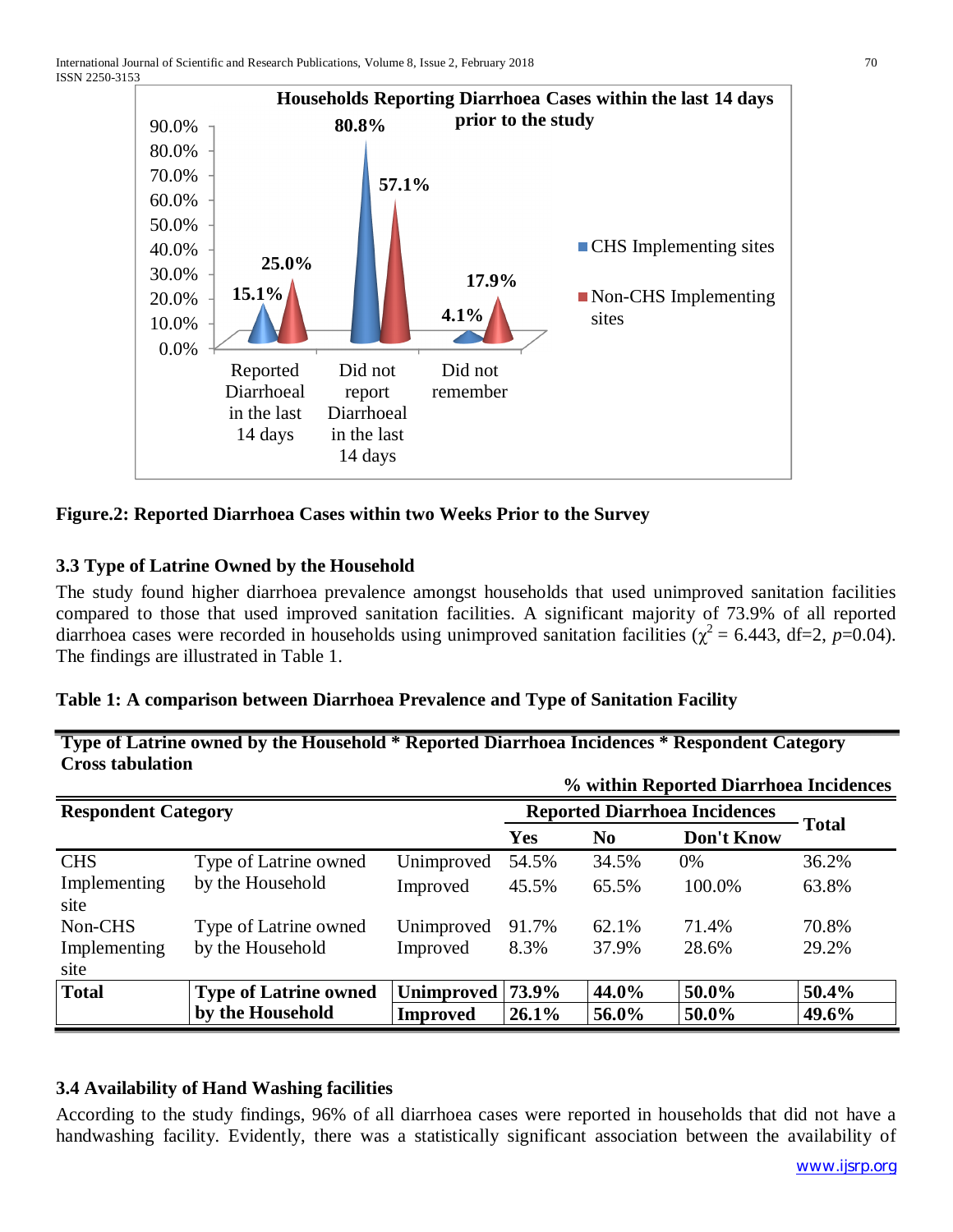handwashing facility and the reported diarrhoea prevalence ( $\chi^2$  = 19.423, df=2, *p*<0.001). The low incidences of the reported diarrhoea in households that had handwashing facilities is attributable to theoretical reasoning that households with access to handwashing facilities will more likely wash hands after visiting a sanitation facility and at the four critical times than households without handwashing facilities.

# **Table 2: A comparison of the Availability of Hand Washing Facilities and Reported Diarrhoea Incidences**

# **Availability of Hand Washing facility \* Reported Diarrhoea Incidences \* Respondent Category Cross tabulation**

|                            |                                     |     | % within Reported Diarrhoea Incidences |                              |                                      |       |  |
|----------------------------|-------------------------------------|-----|----------------------------------------|------------------------------|--------------------------------------|-------|--|
| <b>Respondent Category</b> |                                     |     |                                        |                              | <b>Reported Diarrhoea Incidences</b> |       |  |
|                            |                                     |     | Yes                                    | Don't Know<br>N <sub>0</sub> |                                      | Total |  |
| <b>CHS</b>                 | Availability of Hand Washing        | Yes | 9.1%                                   | 64.4%                        | 66.7%                                | 56.2% |  |
| Implementing<br>site       | facility                            | No  | 90.9%                                  | 35.6%                        | 33.3%                                | 43.8% |  |
| Non-CHS                    | <b>Availability of Hand Washing</b> | Yes | $0.0\%$                                | 18.8%                        | $0.0\%$                              | 10.7% |  |
| Implementing<br>site       | facility                            | No  | 100.0%                                 | 81.2%                        | 100.0%                               | 89.3% |  |
| <b>Total</b>               | <b>Availability of Hand Washing</b> | Yes | $4.0\%$                                | 48.4%                        | 15.4%                                | 36.4% |  |
|                            | facility                            | No. | 96.0%                                  | 51.6%                        | 84.6%                                | 63.6% |  |

# **3.5 Use of Soap for Hand Washing**

A statistically significant proportion (60%) of all diarrhoea incidences were reported in households that did not use soap in washing their hands ( $\chi^2$  = 18.052, df=2, *p*<0.001). The results are presented in Table 3.

# **Table 3: A comparison of the Use of Soap for Hand Washing and Reported Diarrhoea Incidences**

**What the Households Use for Washing Hands \* Reported Diarrhoea Incidences \* Respondent Category Cross tabulation**

|                            |                                                                       |                                    |            |                | to within Reported Diarrhoea Incidences |              |
|----------------------------|-----------------------------------------------------------------------|------------------------------------|------------|----------------|-----------------------------------------|--------------|
| <b>Respondent Category</b> |                                                                       |                                    |            |                | <b>Reported Diarrhoea Incidences</b>    | <b>Total</b> |
|                            |                                                                       |                                    | <b>Yes</b> | N <sub>0</sub> | Don't Know                              |              |
| <b>CHS</b><br>Implementing | What the Households Nothing/Ash/Sand/<br>use for washing hands Others |                                    | 63.6%      | 11.9%          | $0.0\%$                                 | 19.2%        |
| site                       |                                                                       | Soap                               | 36.4%      | 88.1%          | 100.0%                                  | 80.8%        |
| Non-CHS<br>Implementing    | What the Households Nothing/Ash/Sand/<br>use for washing hands Others |                                    | 57.1%      | 31.2%          | 60.0%                                   | 42.9%        |
| site                       |                                                                       | Soap                               | 42.9%      | 68.8%          | 40.0%                                   | 57.1%        |
| <b>Total</b>               | What the<br>Households use for                                        | Nothing/Ash/Sand/<br><b>Others</b> | 60.0%      | 18.7%          | 46.2%                                   | 29.5%        |
|                            | washing hands                                                         | <b>Soap</b>                        | 40.0%      | 81.3%          | 53.8%                                   | 70.5%        |

# **% within Reported Diarrhoea Incidences**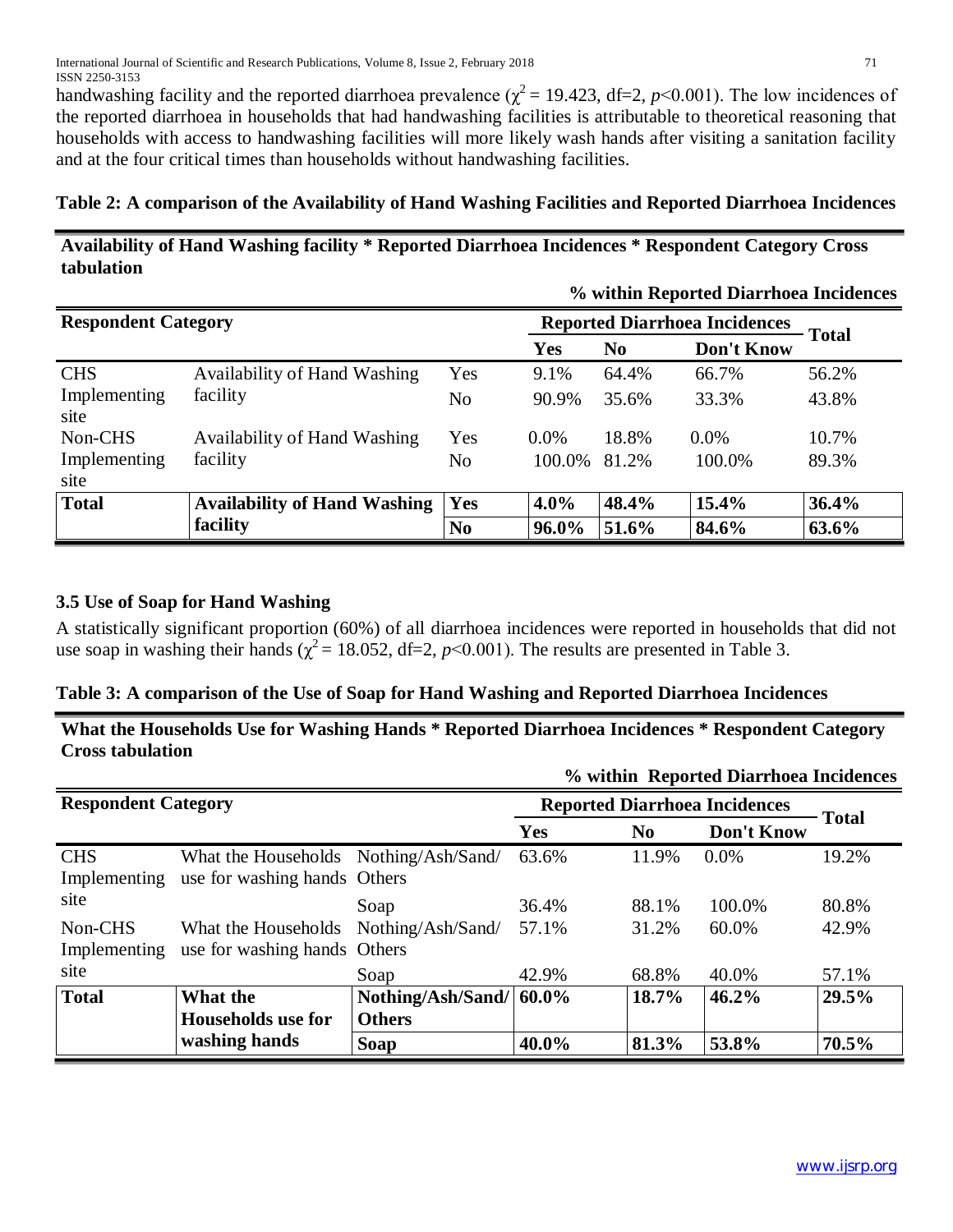#### **3.6 Access to Sanitary Facilities**

The study did not find a significant association between diarrhoea and access to sanitation facilities.

## **Table 4: Comparison between Access to Sanitation Facilities and Reported incidences of Diarrhoea**

## **Where the Respondent defeacated last time \* Reported Diarrhoea Incidences \* Respondent Category Cross tabulation**

|                            |                             |                 |                                      |                | % within Reported Diarrhoea Incidences |       |
|----------------------------|-----------------------------|-----------------|--------------------------------------|----------------|----------------------------------------|-------|
| <b>Respondent Category</b> |                             |                 | <b>Reported Diarrhoea Incidences</b> |                |                                        |       |
|                            |                             |                 | <b>Yes</b>                           | N <sub>0</sub> | Don't Know                             | Total |
| <b>CHS</b>                 | Where the Respondent        | Toilet          | 81.8%                                | 94.9%          | 66.7%                                  | 91.8% |
| Implementing<br>site       | defeacated last time        | Bush, open area | 18.2%                                | 5.1%           | 33.3%                                  | 8.2%  |
| Non-CHS                    | Where the Respondent        | Toilet          | 71.4%                                | 90.6%          | 90.0%                                  | 85.7% |
| Implementing               | defeacated last time        | Bush, open area | 28.6%                                | 9.4%           | 10.0%                                  | 14.3% |
| site                       |                             |                 |                                      |                |                                        |       |
| <b>Total</b>               | <b>Where the Respondent</b> | <b>Toilet</b>   | 76.0%                                | 93.4%          | 84.6%                                  | 89.1% |
|                            | defeacated last time        | Bush, open area | 24.0%                                | $6.6\%$        | 15.4%                                  | 10.9% |

## **3.7 Methods Used for Solid Waste Disposal**

The study found statistically significant difference in reported diarrhoea incidences between the methods used to dispose domestic solid wastes, with households disposing their solid wastes through crude ways accounting for approximately 60% of all the reported diarrhoea cases ( $\chi^2$  = 11.413, df=2, *p*=0.003).

# **Table 5: Comparison between Reported Diarrhoea Incidences and Households' Solid Waste Disposal Practices**

# **How Households dispose their domestic wastes \* Reported Diarrhoea Incidences \* Respondent Category Cross tabulation**

|                            |                                  |                                        |                           |                |                      | % within Reported Diarrhoea Incidences |
|----------------------------|----------------------------------|----------------------------------------|---------------------------|----------------|----------------------|----------------------------------------|
| <b>Respondent Category</b> |                                  |                                        | <b>Reported Diarrhoea</b> |                |                      |                                        |
|                            |                                  |                                        | Yes                       | N <sub>0</sub> | Don't<br><b>Know</b> | <b>Total</b>                           |
| <b>CHS</b>                 | <b>How Households</b>            | Composting/Burying                     | 36.4%                     | 81.4%          | 100.0%               | 75.3%                                  |
| Implementing<br>site       | dispose their<br>domestic wastes | Burning/Crude dumping/Others           | 63.6%                     | 18.6% 0.0%     |                      | 24.7%                                  |
| Non-CHS                    | <b>How Households</b>            | Composting/Burying                     | 42.9%                     | 62.5%          | 70.0%                | 58.9%                                  |
| Implementing<br>site       | dispose their<br>domestic wastes | Burning/Crude dumping/Others           | 57.1%                     | 37.5%          | 30.0%                | 41.1%                                  |
| <b>Total</b>               | <b>How Households</b>            | <b>Composting/Burying</b>              | 40.0%                     | 74.7%          | 76.9%                | 68.2%                                  |
|                            | dispose their<br>domestic wastes | <b>Burning/Crude</b><br>dumping/Others | $60.0\%$                  |                | $25.3\%$ 23.1%       | 31.8%                                  |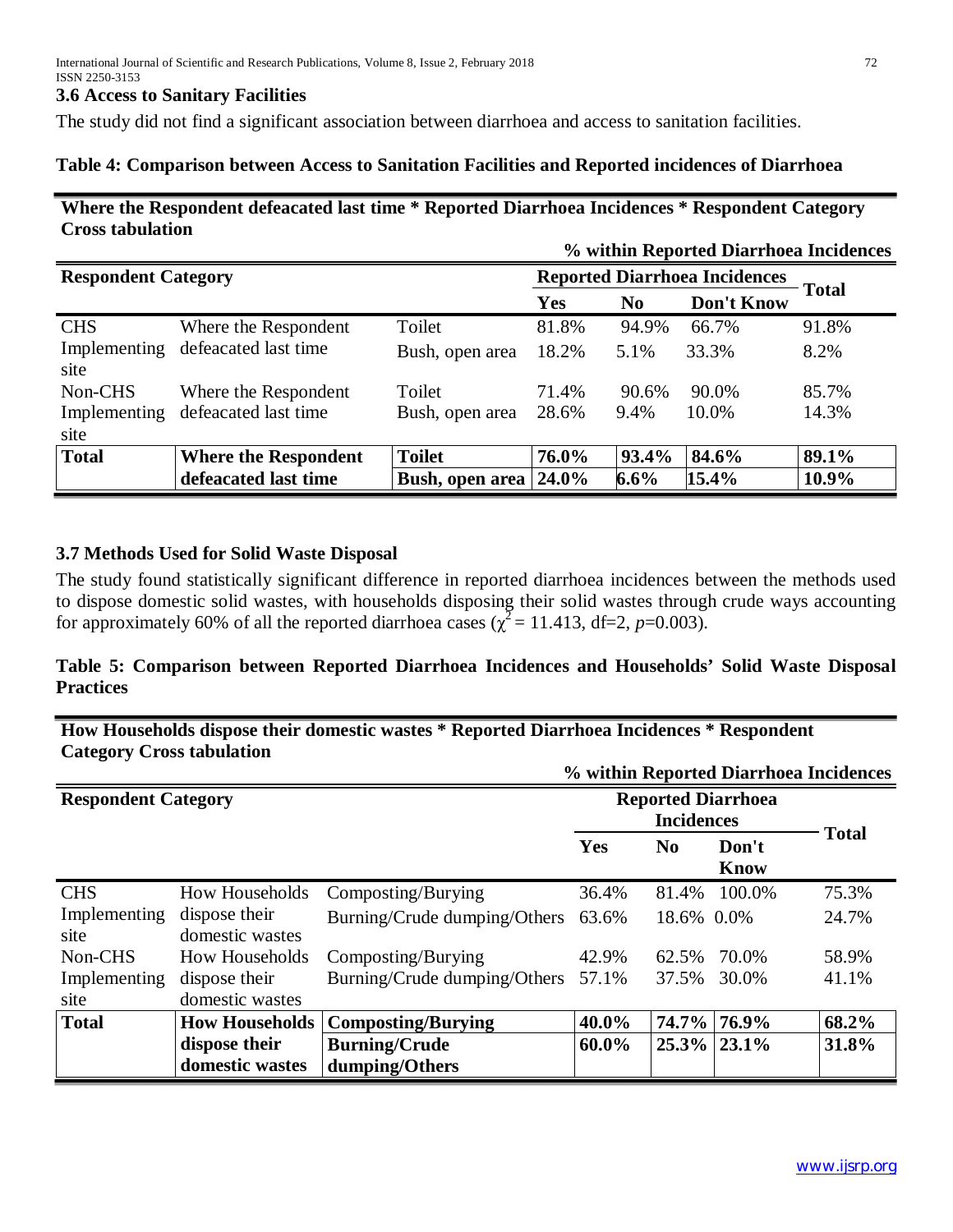### **3.8 Methods Used to Dispose Children Faeces**

Households that disposed children faeces in unsafe ways accounted for more than 56% of all the reported diarrhoea cases. These findings points to a highly statistical association between the reported incidences of diarrhoea and the methods used to dispose children faeces ( $\chi^2$  = 24.252, df=2, *p*<0.001). The results are illustrated in Table 6.

# **Table 6: Comparison between Reported Diarrhoea Incidences and the Methods used to Dispose Children Faeces**

**Where did you dispose the faeces from your child \* Reported Diarrhoea Incidences \* Respondent Category Cross tabulation**

|                            |                    |                         |                           |              | % within Reported Diarrhoea Incidences |       |
|----------------------------|--------------------|-------------------------|---------------------------|--------------|----------------------------------------|-------|
| <b>Respondent Category</b> |                    |                         | <b>Reported Diarrhoea</b> | <b>Total</b> |                                        |       |
|                            |                    |                         | Yes                       | No.          | Don't Know                             |       |
| <b>CHS</b>                 | Where did you      | Dropped into toilet     | 36.4%                     | 89.5%        | 100.0%                                 | 81.7% |
| Implementing               | dispose the faeces | Disposed in the open    | 63.6%                     | 10.5%        | 0%                                     | 18.3% |
| site                       | from your child    | ground/Indiscriminately |                           |              |                                        |       |
| Non-CHS                    | Where did you      | Dropped into toilet     | 50.0%                     | 87.5%        | 80.0%                                  | 76.8% |
| Implementing               | dispose the faeces | Disposed in the open    | 50.0%                     | 12.5%        | 20.0%                                  | 23.2% |
| site                       | from your child    | ground/Indiscriminately |                           |              |                                        |       |
| <b>Total</b>               | Where did you      | Dropped into toilet     | $44.0\%$                  | 88.8%        | 84.6%                                  | 79.5% |
|                            | dispose the faeces | Disposed in the open    | $56.0\%$                  | 11.2%        | 15.4%                                  | 20.5% |
|                            | from your child    | ground/Indiscriminately |                           |              |                                        |       |

## **3.9 Households Knowledge on the Critical times of Washing Hands**

The study findings indicated that 72% of all the reported diarrhoea cases occurred in households that did not know all the critical times of washing hands. However, inferential statistics did not point to any statistically significant association between the occurrence of diarrhoea and the knowledge on the four critical times of washing hands ( $\chi^2$  = 0.651, df=2, *p*=0.722), as presented in table 7.

# **Table 7: Comparison between Reported Diarrhoea Incidences and the Households' Knowledge on the Four Critical times of Washing Hands**

**Respondents knowledge on the four critical times to wash hands \* Reported Diarrhoea Incidences \* Respondent Category Cross tabulation**

|  |  |  |  | % within Reported Diarrhoea Incidences |
|--|--|--|--|----------------------------------------|
|--|--|--|--|----------------------------------------|

| <b>Respondent Category</b> |                                      |                                            | <b>Reported Diarrhoea Incidences</b> |                |                   |         |
|----------------------------|--------------------------------------|--------------------------------------------|--------------------------------------|----------------|-------------------|---------|
|                            |                                      |                                            | <b>Yes</b>                           | N <sub>0</sub> | <b>Don't Know</b> | - Total |
| <b>CHS</b><br>Implementing | Respondents<br>knowledge on the      | Knew all the four<br>critical times        | 36.4%                                | 28.8%          | 33.3%             | 30.1%   |
| site                       | four critical times to<br>wash hands | Didn't Know all the<br>four critical times | 63.6%                                | 71.2%          | 66.7%             | 69.9%   |
| Non-CHS<br>Implementing    | Respondents<br>knowledge on the      | Knew all the four<br>critical times        | 21.4%                                | 40.6%          | 20.0%             | 32.1%   |
| site                       | four critical times to<br>wash hands | Didn't Know all the<br>four critical times | 78.6%                                | 59.4%          | 80.0%             | 67.9%   |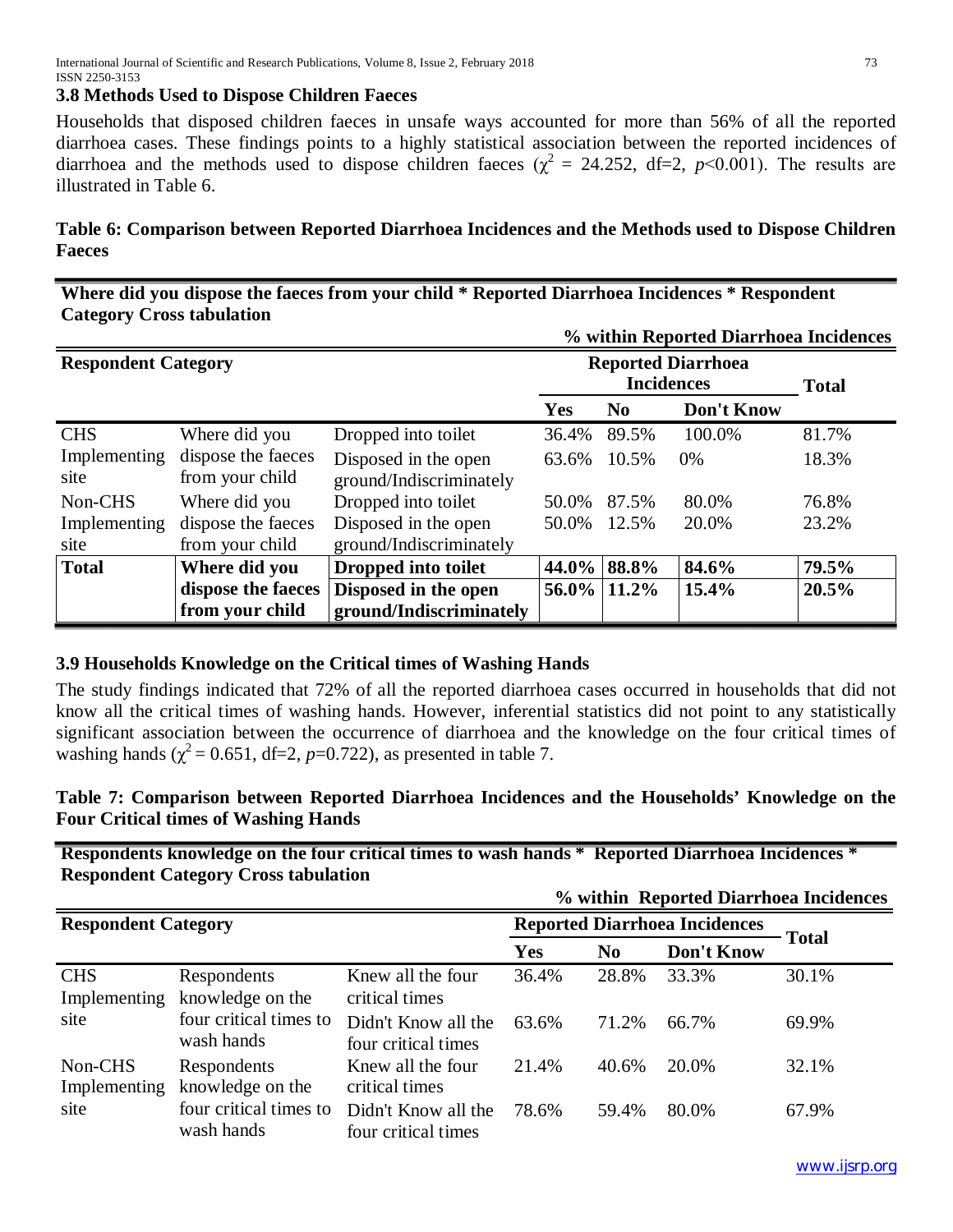| <b>Total</b> | <b>Respondents</b>  | <b>Knew all the four</b>  | 28.0% | <b>33.0%</b> | $123.1\%$ | 31.0% |
|--------------|---------------------|---------------------------|-------|--------------|-----------|-------|
|              | knowledge on the    | critical times            |       |              |           |       |
|              | four critical times | Didn't Know all the 72.0% |       | 67.0%        | $176.9\%$ | 69.0% |
|              | to wash hands       | four critical times       |       |              |           |       |

# **3.10 Households Knowledge on the steps of Washing Hands**

The study found statistically significant low diarrhoea incidences in households that knew four or more steps of washing hands compared to those who knew three or less than three steps. Approximately, 76% of all reported diarrhoea incidences were recorded in households that knew three or less than three steps of washing hands ( $\chi^2$ )  $= 7.726$ , df=2,  $p=0.021$ ). The results are summarized in Table 8.

# **Table 8: Comparison between Reported Incidences of Diarrhoea and Knowledge on Steps of Washing Hands**

## **Knowledge on Hand Washing \* Reported Diarrhoea Incidences \* Respondent Category Cross tabulation**

**% within Reported Diarrhoea Incidences**

| <b>Respondent Category</b> |              |                                                                               | <b>Reported Diarrhoea Incidences</b> |                |                   |              |
|----------------------------|--------------|-------------------------------------------------------------------------------|--------------------------------------|----------------|-------------------|--------------|
|                            |              |                                                                               | Yes                                  | N <sub>0</sub> | <b>Don't Know</b> | <b>Total</b> |
| <b>CHS</b><br>Implementing |              | Knowledge on Knew more than four steps<br>hand washing of handwashing         | 36.4%                                | 61.0%          | 66.7%             | 57.5%        |
| site                       |              | Knew one, two to three steps 63.6%<br>of hand washing/Didn't know<br>any step |                                      | 39.0%          | 33.3%             | 42.5%        |
| Non-CHS<br>Implementing    | hand washing | Knowledge on Knew more than four steps<br>of handwashing                      | 14.3%                                | 37.5%          | 20.0%             | 28.6%        |
| site                       |              | Knew one, two to three steps 85.7%<br>of hand washing/Didn't know<br>any step |                                      | 62.5%          | 80.0%             | 71.4%        |
| <b>Total</b>               | Knowledge    | Knew four or more than                                                        | 24.0%                                |                | 52.7% 30.8%       | 45.0%        |
|                            | on hand      | four steps of handwashing                                                     |                                      |                |                   |              |
|                            | washing      | Knew none, one, two or                                                        | 76.0%                                |                | 47.3% 69.2%       | 55.0%        |
|                            |              | three steps of hand                                                           |                                      |                |                   |              |
|                            |              | washing                                                                       |                                      |                |                   |              |

## **4.0 DISCUSSION**

The study found a higher prevalence of diarrhoea amongst households that used unimproved sanitation facilities compared to those that used improved sanitation facilities. Existing empirical evidence points to the importance of improved sanitation in prevention of sanitation related diseases. An analysis of Demographic and Health surveys from 51 countries also established a higher association between diarrhoea prevalence and shared sanitation [8]. According to the findings of this study, 96% of all diarrhoea cases were reported in households that did not have a handwashing facility. Similarly, amongst all reported diarrhoea incidences, 60% were found in households that did not use soap in washing their hands. These results are consistent with the findings by Ejemot-Nwadiaro et al [9]. In their study, handwashing in schools was estimated to prevent more than 30% of diarrhoea episodes. Kamm, et al [10] also found a statistically significant reduction of diarrhoea incidences in households with soap compared to those without soap. In this study, households that disposed their domestic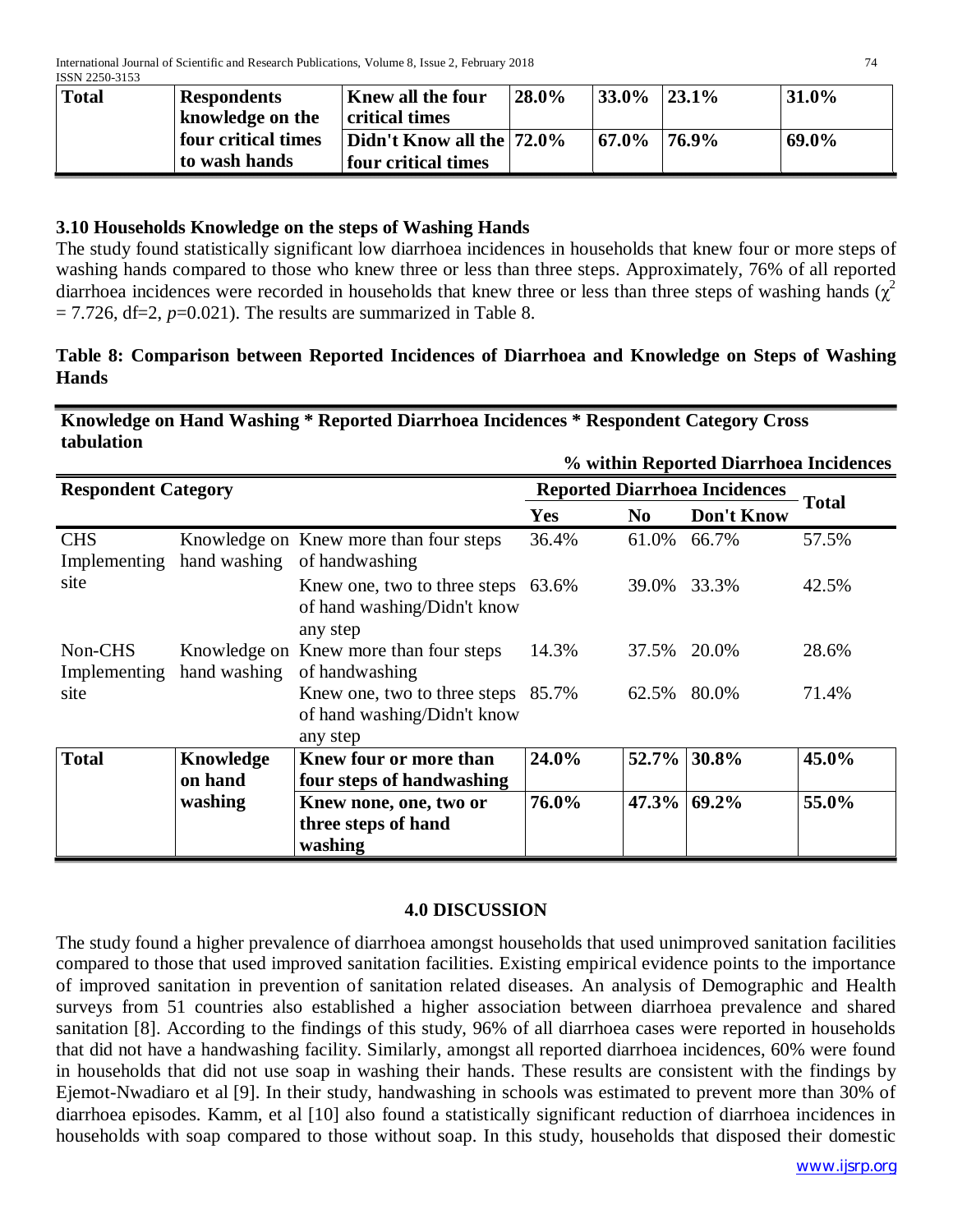International Journal of Scientific and Research Publications, Volume 8, Issue 2, February 2018 75 ISSN 2250-3153

wastes by crude dumping accounted for more than 63% of reported diarrhoea cases. The findings strengthen the public health argument that indiscriminate dumping of domestic wastes is a risk factor in childhood diarrhoea. In their assessment of Hygiene and sanitation risk factors of diarrhoea diseases among under-five children, Oloruntoba et al (2014) found significantly high diarrhoea prevalence in households that were exposed to breeding sites for flies. A study conducted in Ethiopia also found a statistically significant association between diarrhoea prevalence and households that had poor solid waste disposal systems [11]. Also, this study has established a highly statistical association between incidences of diarrhoea and methods used to dispose children faeces. The findings mirror a study in India that estimated the odds of diarrhoea incidences at 11% higher in households that disposed the children faeces unsafely [12]. Likewise, in Indonesia, a study found a strong association between unsafe disposal of children faeces and increased diarrhoea incidences [13]. Approximately, 72% of all the reported diarrhoea cases in this study occurred in households that did not know the critical times of washing hands. However, inferential statistics did not point to any statistically significant

association between the occurrence of diarrhoea and the knowledge on the four critical times of washing hands. Similarly, the study did not find a statistically significant association between diarrhoea and access to sanitation facilities.

#### **5.0 CONCLUSIONS**

This study has demonstrated that uptake of key sanitation practices have a strong influence on the prevalence of diarrhoea. Such findings are significant in the context of interventions driven by the Kenya's Community Health Strategy.

#### **6.0 RECOMMENDATIONS**

The fact that households within Community Health Strategy implementing sites recorded low diarrhoea prevalence suggests the need to intensify and ensure increased uptake of sanitation practices. More significantly, the County Government should strengthen the capacity of Community Health Strategy workforce to fully intervene at the household level. The reasons for poor access to sanitation facilities should be thoroughly investigated and appropriate interventions initiated.

#### **7.0 REFERENCES**

- [1] Kenya National Bureau of Statistics. (2014). Kenya Demographic and Health Survey 2014. Nairobi.
- [2] Ministry of Health. (2006**).** Taking the Kenya Essential Package for Health to the Community: *A Strategy for the Delivery of Level One services.* Ministry of Health, Health sector reform secretariat. City square, Nairobi, Kenya.Available at www.hsrs.health.go.ke
- [3] Ministry of Health. (2014). Kenya Master Health Facility List. Available at http://www.health.go.ke. Accessed on 4th December 2015
- [4] Ministry of Planning. (2013). Tharaka Nithi County Integrated and Development Plan. County Head Quarters. Kathwana
- [5] Magnani Robert. (1999). Sampling Guide. Food Security and Nutrition Monitoring (IMPACT) Project, ISTI, Inc., for the U.S. Agency for International Development. Arlington, Va.
- [6] UNICEF (2010). Evaluation Report for the Community Health Strategy in Kenya. Division of Community Health Services. Nairobi: Kenya
- [7] Ministry of Health. (2014). State of Sanitation in Tharaka Nithi County. Available at http://www.wsp.org. Accessed on 10<sup>th</sup> October 2014
- [8] Fuller, J. A., Clasen, T., Heijnen, M., & Eisenberg, J. N. S. (2014). Shared Sanitation and the Prevalence of Diarrhoea in Young Children: Evidence from 51 Countries, 2001–2011. *The American Journal of Tropical Medicine and Hygiene*, *91*(1), 173–180. http://doi.org/10.4269/ajtmh.13-0503